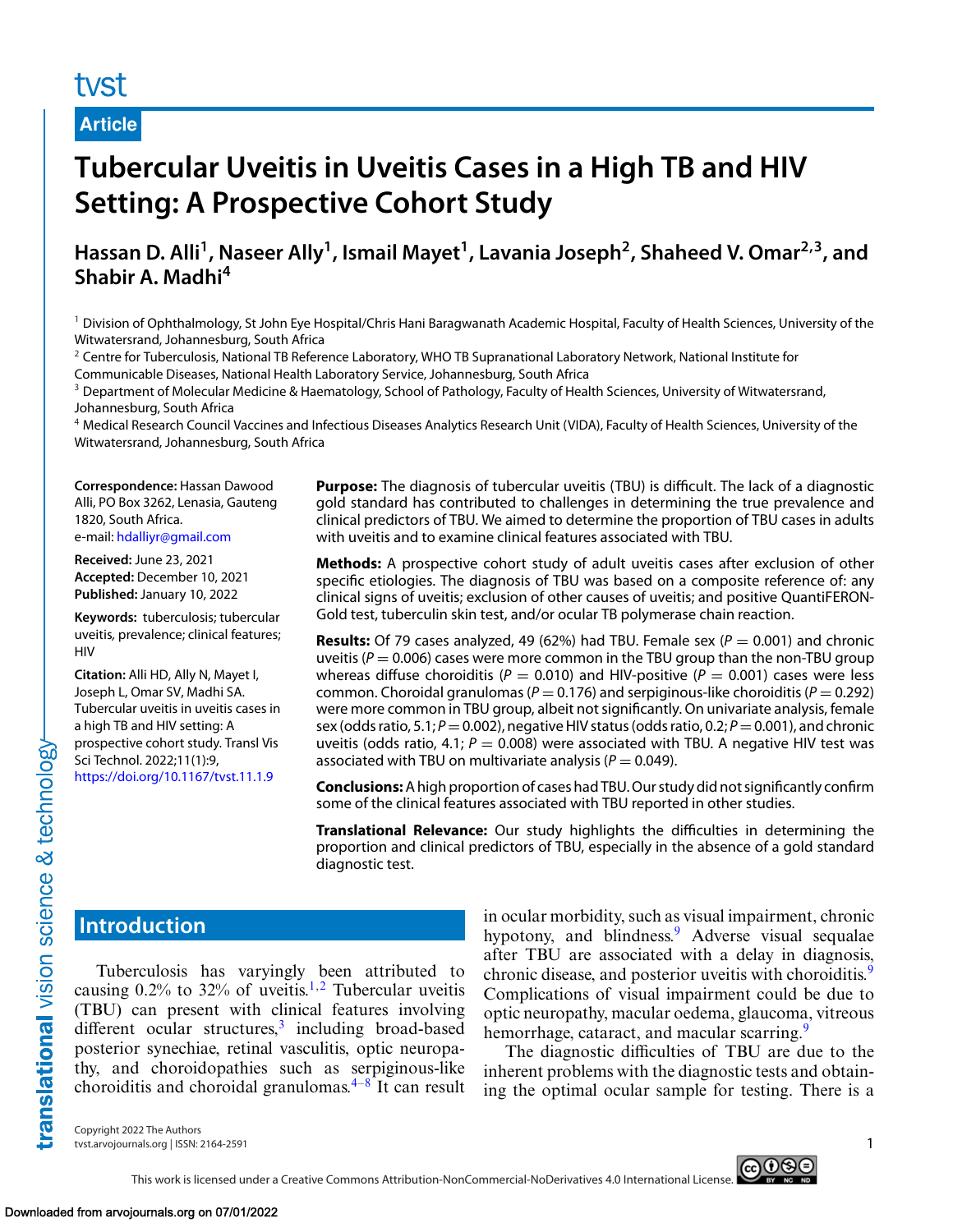low positive yield in microbiological or molecular tests of ocular fluids and a low sensitivity and specificity of adjunct immunological tests such as the tuberculin skin test (TST) or TB-specific IFN- $\gamma$  release assays, such as the QuantiFERON-TB Gold (QFT-G)[.10–13](#page-7-0) Consequently, there is no standardized diagnostic criteria for the diagnosis of TBU.

Although Gupta et  $al^{3,4}$  proposed the diagnosis of TBU being based on varying combinations of suggestive clinical features of TBU, laboratory investigations, exclusion of other causes of uveitis, and response to antitubercular treatment, a number of studies have based the diagnosis on QFT-G and/or TST and/or polymerase chain reaction (PCR) test in the presence of uveitis. $14-17$  Studies have reported a higher prevalence (44% to 48%) of TB being associated with uveitis if the diagnosis is based on a positive QFT-G. $17,18$ 

We undertook a prospective cohort study to determine the proportion of TBU cases in adults with uveitis and to examine the associations of ocular clinical features with TBU.

## **Materials and Methods**

We conducted a prospective cohort study of uveitis cases referred to the Uveitis Clinic at St John Eye Hospital between June 2014 and November 2018. St John Eye Hospital is the Ophthalmology Department of Chris Hani Baragwanath Academic Hospital based in Johannesburg, South Africa, and has the highest prevalence of HIV infection in the world.<sup>[19](#page-7-0)</sup> It is a public tertiary care hospital with limited resources serving a low-income population. The study was approved by the Human Research Ethics Committee of the University of the Witwatersrand (M130942) and followed the tenets of the Declaration of Helsinki. Informed consent was obtained from all participants in the study.

Participants were eligible for inclusion in the study if they had any clinical signs of uveitis and were more than 18 years of age. If the participant had bilateral uveitis, only one eye (the eye with worse visual acuity and inflammatory activity) was included for PCR testing and statistical analyses. Individuals were excluded if they (i) had a previous or concurrent TB infection, (ii) had traumatic uveitis or postsurgical uveitis, (iii) were clinically diagnosed uveitis such as acute retinal necrosis, progressive outer retinal necrosis, cytomegalovirus (CMV) retinitis, Behcet's disease, Vogt–Koyanagi–Harada disease, Fuchs heterochromic iridocyclitis, sympathetic ophthalmia, birdshot chorioretinopathy, multiple evanescent white dot syndrome, punctate inner choroidopathy, or acute posterior multifocal placoid pigment epitheliopathy, and (iv) had uveitis caused by toxoplasmosis, syphilis, systemic lupus erythematosus, or sarcoid on blood workup and chest radiography.

All individuals presenting to St John Eye Hospital underwent a standard screening protocol for uveitis that included slit-lamp examination and fundoscopy, and investigations including full blood count and differential, erythrocyte sedimentation rate, HIV, CD4<sup>+</sup> lymphocyte count if HIV-positive, rapid plasma reagin and *Treponema pallidum* hemagglutination assay, serum angiotensin converting enzyme levels, *Toxoplasma* antibodies, antinuclear antibodies, antineutrophil cytoplasmic antibodies, and a chest radiograph to exclude other causes of uveitis. Furthermore, we did tuberculin skin testing using the Mantoux method (0.1 mL containing 2TU RT 23 [Statens Serum Institute, Copenhagen, Denmark] injected intradermally) and QuantiFERON-TB Gold (QFT-G [Cellestis Limited, Carnegie, Victoria, Australia]). Also, ocular fluids (aqueous or vitreous samples) were referred to the National TB Reference Laboratory and tested by TB PCR (Xpert MTB/RIF [Cepheid, Sunnyvale, CA], in-house MPB 64 PCR and in-house IS6110 PCR) and a viral panel PCR (varicella-zoster virus [VZV], herpes simplex virus [1 and 2], CMV, Epstein–Barr virus, and human herpes virus 6). Optical coherence tomography, fluorescein angiography, and lumbar puncture were performed depending on the clinical examination and blood results.

A diagnosis of TBU was made using a composite reference that included (i) any clinical signs of uveitis, (ii) other causes of uveitis were excluded, and (iii) QFT-G, and/or TST, and/or TB PCR of aqueous or vitreous samples were positive. Participants with a positive QFT-G and/or TST were diagnosed with presumed TBU and with positive PCR for TB with confirmed TBU. A TST of 10 mm or more at 48 hours after intradermal injection was considered positive in HIVnegative cases, and a TST of more than 5 mm was considered positive in HIV-positive cases. A QFT-G of 0.35 IU/mL or more was considered positive as per the manufacturer's recommendations. The QFT-G was performed before the TST. Indeterminate QFT-G results were correlated with the TST and the TB-PCR test; if the TST and/or TB-PCR test was positive, the participant was diagnosed with TBU and if these tests were negative, the participant was diagnosed with non-TBU.

All diagnosed TBU cases were treated with antitubercular treatment for 9 months: Rifafour e-275 (rifampicin [R] 150 mg, isoniazid [H] 75 mg, pyrazinamide [Z] 400 mg, and ethambutol hydrochloride [E] 275 mg) for the first 2 months,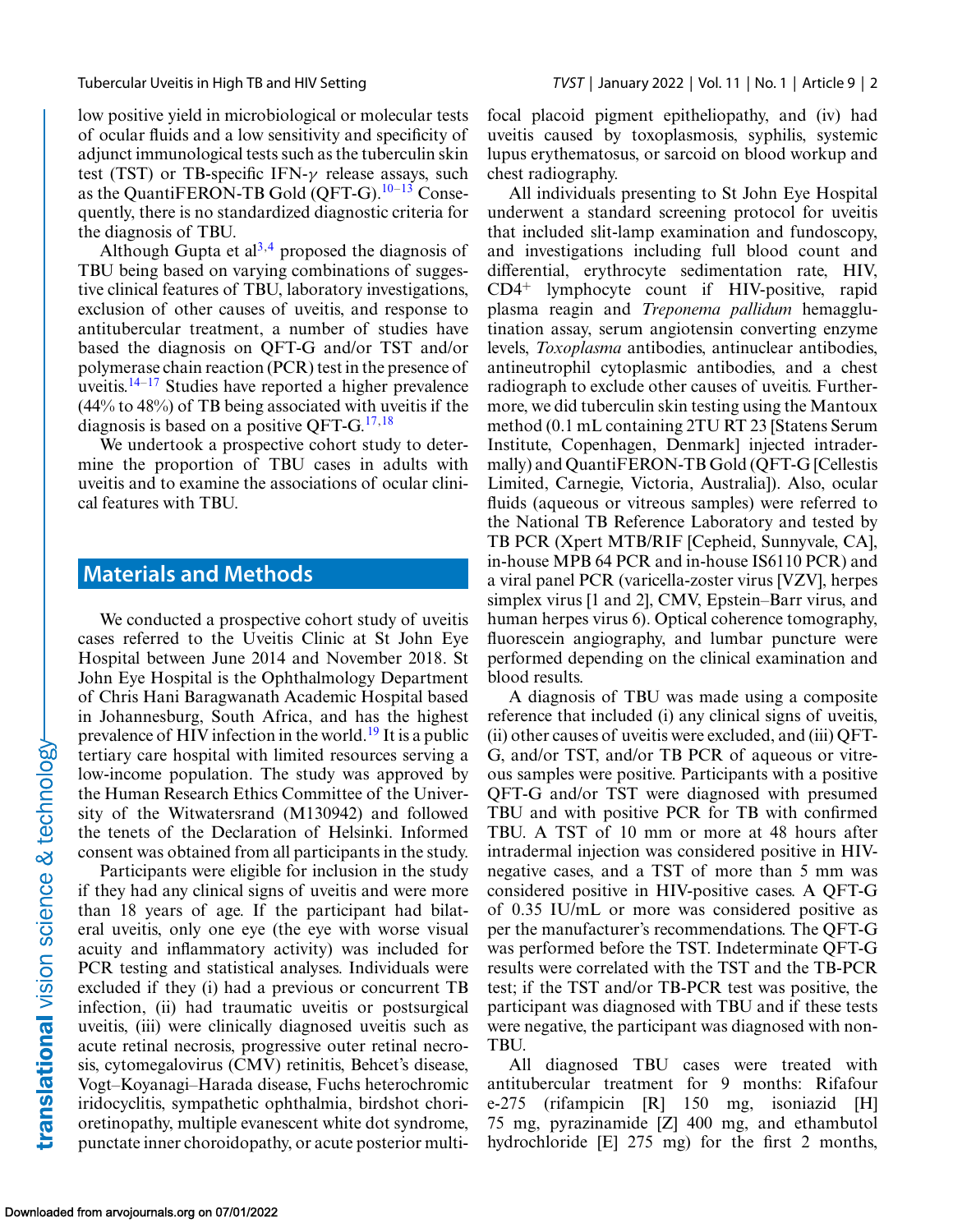and RIFINAH-150 (rifampicin 150 mg and isoniazid 100 mg) or RIFINAH-300 (rifampicin 300 mg and isoniazid 150 mg) for 7 months; the dose was weight dependent. If necessary, and depending on the severity of inflammation, TBU cases were additionally treated with topical and/or oral corticosteroids. TBU cases were followed for a further 6 months after completion of antitubercular treatment, totaling 15 months of follow-up. All non-TBU cases were treated with topical steroids and/or systemic corticosteroid and/or immunosuppressive medication and, also followed-up for 15 months. All cases (TBU and non-TBU) were assessed for intraocular inflammation every 6 to 12 weeks for 15 months. Remission was defined as no inflammatory activity and being on 10 mg or less oral prednisone<sup>20</sup> for 6 months duration after the completion of 9 months treatment.

Demographic and clinical characteristics were documented in the TBU- and non-TBU groups. Characteristics that were documented and compared included age, gender, HIV status, laterality (unilateral vs. bilateral), TB contact, Bacillus Calmette-Guerin vaccination at birth, clinical course of uveitis, anatomical classification, type of choroiditis, clinical signs suggestive of TBU, $4\frac{1}{8}$  and remission of uveitis. Uveitis was anatomically classified as anterior, intermediate, posterior or panuveitis according to the Standardization of Uveitis Nomenclature criteria. $2<sup>0</sup>$  The clinical course of the uveitis (acute, recurrent, or chronic) and grading of intraocular inflammation was according to the Standardization of Uveitis Nomenclature criteria[.20](#page-7-0) The clinical signs suggestive of TBU, from previous studies[,4–8](#page-7-0) that were documented and evaluated were broad-based posterior synechiae, vasculitis, optic neuropathy, choroidal granulomas, and serpiginouslike choroiditis. A choroidal granuloma (large) was defined as a solitary mass of more than 4 mm; multifocal choroiditis as multiple discrete lesions (each ≤4 mm) or multiple discrete areas of inflammation; and serpiginous-like choroiditis as choroidal lesions that start around the disc and spreading centrifugally that are initially noncontiguous and eventually becoming confluent.<sup>[3](#page-7-0)</sup> Diffuse choroiditis was defined as nondiscrete diffuse inflammation of the choroid.

#### **Statistical Analysis**

Continuous variables were summarized as means (standard deviation) if normally distributed or medians (interquartile range) if they were skewed. The comparison of means between the TBU and non-TBU groups was performed using the two-sample *t*-test. The comparison of medians between the two groups was performed using the Wilcoxon rank-sum test. A  $\chi^2$ 

or Fisher's exact test was used to compare categorical variables. Univariate logistic regression was used to evaluate the diagnosis of TBU as the outcome with the predictor variables of age, gender, HIV, laterality, TB contacts, Bacillus Calmette-Guerin vaccination at birth, chronicity of uveitis, and clinical signs such as broad-based synechiae, vasculitis, optic neuropathy, serpiginous-like choroiditis, and choroidal granulomas. The selection of variables in the multivariate logistic regression analysis was done by a stepwise regression method using backward elimination, with significance levels of 0.2 or less for inclusion. The estimate of odds ratio (OR) and its relative 95% confidence interval (CI) were calculated. The models were assessed using receiver operating characteristics curves. All analyses were performed using STATA version 16.1 (StataCorp LLC, College Station, TX). For all tests, a *P* value of less than 0.05 was considered statistically significant.

## **Results**

Forty-nine (62%) of the enrolled 79 cases were diagnosed with TBU, including 41 with presumed TBU and 8 with confirmed TBU [\(Table 1\)](#page-3-0). Of the 30 non-TBU cases, three were positive for VZV on ocular fluid PCR testing. The three cases with VZV infection had no ocular signs suggestive of acute retinal necrosis, progressive outer retinal necrosis, or CMV at study entry. Additionally, a further four of the 30 non-TBU cases were positive for Epstein–Barr virus on ocular fluid PCR testing. The overall and TBU cases mean age were 40.1  $\pm$  12.2 and 41.8  $\pm$  13.4 years, respectively [\(Table 1\)](#page-3-0). Twenty-five of the 79 patients (32%) were males, albeit there being a lower percentage (18% [9/49]) among the TBU cases. Thirty cases (38%) were living with HIV, including 24% in those with TBU [\(Table 1\)](#page-3-0). The median  $CD4<sup>+</sup>$  cell count of the HIV-positive cases in the TBU group was 233 (interquartile range, 155– 473) and the non-TBU group 137 (interquartile range, 105–278). Forty-three (54%), 39 (50%), and 8 (10%) cases had a positive TST, QFT-G, and TB PCR, respectively [\(Table 2\)](#page-4-0); one case with a positive QFT-G was classified as non-TBU because of a positive VZV PCR test. Forty-nine (62%) cases had at least one positive TB test.

Chronicity of uveitis [\(Table 2\)](#page-4-0) was more common in TBU (73%) than non-TBU cases (42%) ( $P = 0.006$ ). Ninety-six percent and 94% of TBU and non-TBU cases had panuveitis ( $P = 0.632$ ), respectively [\(Table 2\)](#page-4-0). The presence of diffuse choroiditis was lower in the TBU (6%) than non-TBU (27%) group ( $P = 0.010$ ) [\(Table 2\)](#page-4-0). The prevalence of broad-based posterior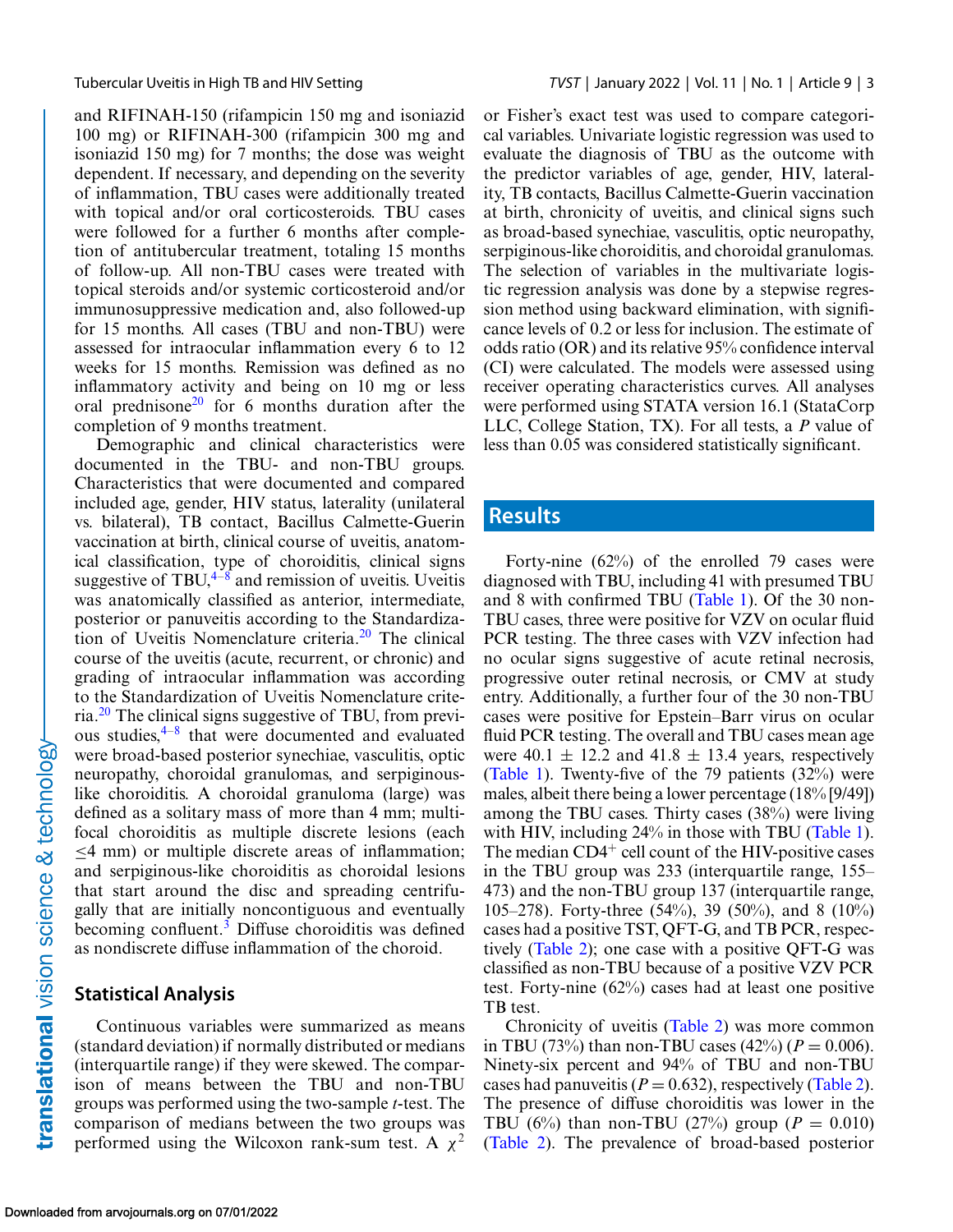|                                                                  | Total           | TBU                | Non-TBU        | P Value            |
|------------------------------------------------------------------|-----------------|--------------------|----------------|--------------------|
| No. (%)                                                          | 79 (100%)       | 49 (62%)           | 30 (38%)       |                    |
|                                                                  |                 | Presumed: 41 (84%) |                |                    |
|                                                                  |                 | Confirmed: 8 (16%) |                |                    |
| Age (years)                                                      | $40.1 \pm 12.2$ | $41.8 \pm 13.4$    | $37.5 \pm 9.7$ | 0.135 <sup>a</sup> |
| Male sex                                                         | 25(32)          | 9(18)              | 16(53)         | 0.001 <sup>b</sup> |
| HIV positive ( $n = 78$ )                                        | 30(38)          | 12 (24)            | 18 (62)        | 0.001 <sup>b</sup> |
| CD4 <sup>+</sup> cell count/L in HIV-positive cases ( $n = 28$ ) | 171 (121-294)   | 233 (155-473)      | 137 (105-278)  | 0.078c             |
| Laterality                                                       |                 |                    |                | 0.670 <sup>b</sup> |
| Unilateral                                                       | 19 (24)         | 11(22)             | 8(27)          |                    |
| <b>Bilateral</b>                                                 | 60 (76)         | 38 (78)            | 22(73)         |                    |
| Analyzed eye                                                     |                 |                    |                |                    |
| Right                                                            | 37(47)          | 17(35)             | 20(67)         |                    |
| Left                                                             | 42 (53)         | 32 (65)            | 10(33)         |                    |
| Anterior chamber/vitreous tap                                    |                 |                    |                |                    |
| Anterior chamber                                                 | 43 (54)         | 28(57)             | 15(50)         |                    |
| <b>Vitreous</b>                                                  | 36(46)          | 21(43)             | 15(50)         |                    |
| TB contact                                                       | 14(18)          | 7(14)              | 7(23)          | 0.307 <sup>b</sup> |
| BCG vaccination at birth ( $n = 78$ )                            | 66 (85)         | 40 (83)            | 26(87)         | 0.691 <sup>b</sup> |

#### <span id="page-3-0"></span>**Table 1.** Baseline Characteristics of TBU and Nontubercular Uveitis (Non-TBU) Cases

aTwo-sample *t* test.

 $^{\rm b}$   $\chi^2$  test.

 $c$ Wilcoxon rank-sum test. Values are number (%), mean  $\pm$  standard deviation, or median (interquartile range). Boldface entries indicate statistical significance. BCG, Bacille Calmette-Guerin

synechiae ( $P = 0.928$ ), vasculitis ( $P = 0.352$ ), and optic neuropathy  $(P = 0.151)$  was not significantly different between the two groups. The prevalence of choroidal granulomas (13% vs. 3%;  $P = 0.176$ ) and serpiginous-like choroiditis (8% vs. 0%;  $P = 0.292$ ) was higher in the TBU group than the non-TBU group, although the difference was not significant. The proportion of cases in remission for 6 months duration after completing 9 months treatment [\(Table 2\)](#page-4-0) was higher in TBU (43%) than non-TBU groups (18%), although it was not a significant difference  $(P = 0.073)$ .

On univariate regression analysis [\(Table 3\)](#page-5-0), the odds of TBU were higher in female cases (OR, 5.08; 95% CI, 1.83–14.06;  $P = 0.002$ ) and cases with chronic uveitis (OR, 4.08; 95% CI, 1.44–11.59; *P* = 0.008), but lower in cases living with HIV (OR, 0.19; 95% CI, 0.07–0,54;  $P = 0.001$ ). The multivariate logistic regression model was most predictive for the outcome when the following variables were included in the analysis: gender, HIV, chronic uveitis, and diffuse choroiditis ( $\chi^2$  goodnessof-fit test  $P = 0.373$ ; area under the receiver operating characteristics curve, 0.803) [\(Table 4](#page-5-0) and [Fig.\)](#page-5-0). A negative HIV test significantly predicted a diagnosis of TBU on multivariate analysis (OR, 0.313; 95% CI,  $0.099-0.994; P = 0.049$ .

#### **Discussion**

The proportion of TBU cases in our study was 62%. The reported prevalence of TBU in several studies from high TB-burden countries range from 22% to  $48\%/1,17,21-24$  and from non-high TB-burden countries range from  $7\%$  to  $44\%$ ,  $18,25$  Although we report a higher proportion of TBU cases, direct comparison of our data with these studies is not possible because the prevalence of TBU reported in these studies is in a uveitis population that included cases with other etiologies. Our study excluded uveitis cases that had a specific etiology, such as acute retinal necrosis, progressive outer retinal necrosis, CMV retinitis, Behcet's disease, Vogt–Koyanagi–Harada disease, Fuchs heterochromic iridocyclitis, sympathetic ophthalmia, birdshot chorioretinopathy, multiple evanescent white dot syndrome, acute posterior multifocal placoid pigment epitheliopathy, punctate inner choroidopathy toxoplasmosis, syphilis, systemic lupus erythematosus, and sarcoid. The other reason for the high proportion of TBU cases in our study is that the diagnosis of TBU was based on a composite reference, including any of the following three positive tests—QFT-G, TST, and/or PCR. If a single test alone was used to make the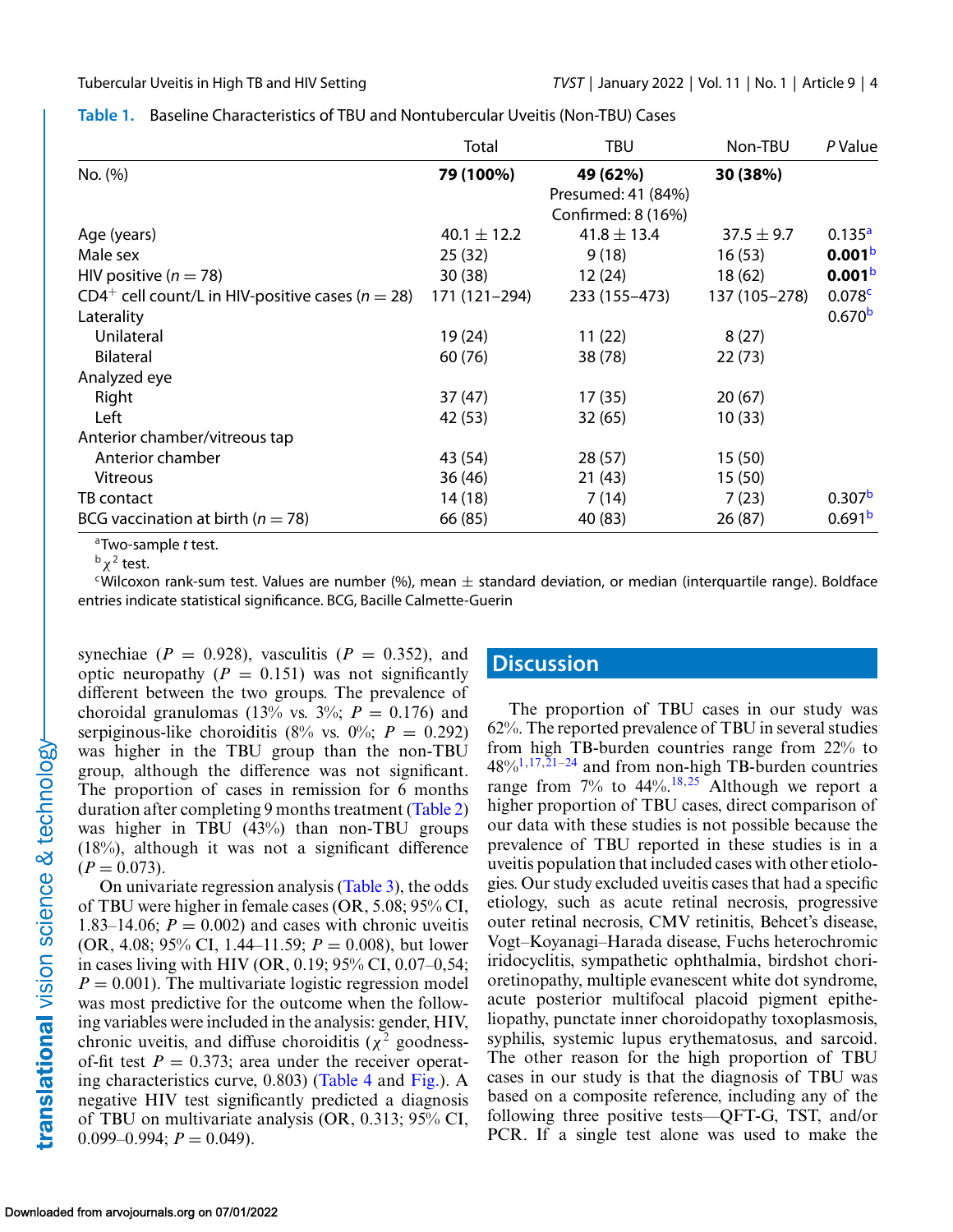#### <span id="page-4-0"></span>**Table 2.** Clinical Characteristics of TBU and Nontubercular Uveitis (Non-TBU)

|                                                                                     | <b>Total</b>       | <b>TBU</b>                                        | Non-TBU   | P Value            |
|-------------------------------------------------------------------------------------|--------------------|---------------------------------------------------|-----------|--------------------|
| No. (%)                                                                             | 79 (100)           | 49 (62)<br>Presumed: 41 (84)<br>Confirmed: 8 (16) | 30 (38)   |                    |
| Anatomical classification                                                           |                    |                                                   |           |                    |
| Anterior                                                                            | 1(1)               | 1(2)                                              | 0(0)      |                    |
| Intermediate                                                                        | 2(3)               | 1(2)                                              | 1(3)      |                    |
| Posterior                                                                           | 1(1)               | 0(0)                                              | 1(3)      |                    |
| Panuveitis                                                                          | 75 (95)            | 47 (96)                                           | 28 (94)   | 0.632a             |
| Course of uveitis ( $n = 77$ )                                                      |                    |                                                   |           |                    |
| Acute                                                                               | 24 (32)            | 10(21)                                            | 14 (48)   |                    |
| Chronic                                                                             | 47 (61)            | 35(73)                                            | 12(42)    | 0.006 <sup>b</sup> |
| Recurrent                                                                           | 6(7)               | 3(6)                                              | 3(10)     |                    |
| Fundus pathology                                                                    |                    |                                                   |           |                    |
| Choroiditis type                                                                    |                    |                                                   |           |                    |
| Multifocal (multiple lesions, each <4 mm)                                           | 52 (66)            | 34 (69)                                           | 18(60)    | 0.393 <sup>b</sup> |
| Serpiginous-like                                                                    | 4(5)               | 4(8)                                              | 0(0)      | 0.292 <sup>a</sup> |
| <b>Diffuse</b>                                                                      | 11(14)             | 3(6)                                              | 8(27)     | 0.010 <sup>b</sup> |
| Granulomas ( $\geq$ 4 mm)                                                           | 7(9)               | 6(13)                                             | 1(3)      | 0.176 <sup>b</sup> |
| Vasculitis only                                                                     | 2(2)               | 0(0)                                              | 2(7)      |                    |
| No fundus lesions                                                                   | 3 <sup>c</sup> (4) | 2(4)                                              | 1(3)      |                    |
| Clinical signs <sup>5-8,d</sup> suggestive of intraocular tuberculosis              |                    |                                                   |           |                    |
| Broad-based posterior synechiae                                                     | 18(23)             | 11(22)                                            | 7(23)     | 0.928 <sup>b</sup> |
| Vasculitis                                                                          | 39 (50)            | 22(46)                                            | 17(57)    | 0.352 <sup>b</sup> |
| Optic neuropathy                                                                    | 4(5)               | 1(2)                                              | 3(10)     | 0.151 <sup>a</sup> |
| Choroidal granulomas                                                                | 7(12)              | 6(13)                                             | 1(3)      | 0.176 <sup>b</sup> |
| Serpiginous-like choroiditis                                                        | 4(5)               | 4(8)                                              | 0(0)      | 0.292a             |
| Remission for 6 months duration after completing ATT (TBU, $n = 35$ ) or completing |                    |                                                   |           | 0.073 <sup>b</sup> |
| anti-inflammatory medication (non-TBU, $n = 17$ )                                   |                    |                                                   |           |                    |
| Yes                                                                                 | 18 (35)            | 15(43)                                            | 3(18)     |                    |
| No                                                                                  | 34(65)             | 20(57)                                            | 14(82)    |                    |
| <b>Positive TST</b>                                                                 | 43 (54)            | 43 (88)                                           | 0(0)      |                    |
| Quantiferon-TB Gold ( $n = 78$ )                                                    |                    |                                                   |           |                    |
| Positive                                                                            | 39 (50)            | 38 (79)                                           | $1^e$ (3) |                    |
| Mtb PCR ( $n = 78$ )                                                                |                    |                                                   |           |                    |
| Negative                                                                            | 67 (86)            | 38 (79)                                           | 29 (97)   |                    |
| Indeterminatef                                                                      | 3(4)               | 2(4)                                              | 1(3)      |                    |
| Positive                                                                            | 8(10)              | 8(17)                                             | 0(0)      |                    |
| Viral PCR ( $n = 78$ )                                                              |                    |                                                   |           |                    |
| Varicella zoster virus                                                              | 3(4)               | 0(0)                                              | 3(10)     |                    |
| Epstein-Barr virus                                                                  | 5(6)               | 1(2)                                              | 4(13)     |                    |
| Negative                                                                            | 70 (90)            | 47 (98)                                           | 23(77)    |                    |

<sup>a</sup>Fishers exact test.

 $^{\rm b}$   $\chi^2$  test.

<sup>c</sup>Three cases had no fundus lesions; one had anterior uveitis and two intermediate uveitis.

dReferences of studies suggestive of clinical signs of intraocular tuberculosis.

eOne case with a positive QuantiFERON test was classified as non-TBU because of a positive PCR for VZV.

f Cycle threshold >35 cycles. Values are number (%). Boldface entries indicate statistical significance. ATT, antituberculosis treatment; *Mtb*, *Mycobacterium tuberculosis* detected by IS6110 and MPB64 [none detected by Gene Xpert]); PCR, polymerase chain reaction.

diagnosis, the prevalence would have been lower. For example, the QFT-G positivity rate in our study was 50%. In high TB-burden countries the QFT-G positivity rate in all uveitis cases is reported at between 36% and  $48\frac{17}{26}$ . Gineys et al.,<sup>[18](#page-7-0)</sup> from a low TB-burden country, reported a QFT-G positivity of 44% and proposed the treatment of TBU based on a positive QFT-G and TST. As mentioned elsewhere in this article, the greater proportion of patients with TBU may be due to an overestimation of the prevalence of TBU. Alternatively, it may reflect an accurately high proportion of TBU as evidenced by the higher proportion of TBU cases in remission for the duration of 6 months after completing antitubercular treatment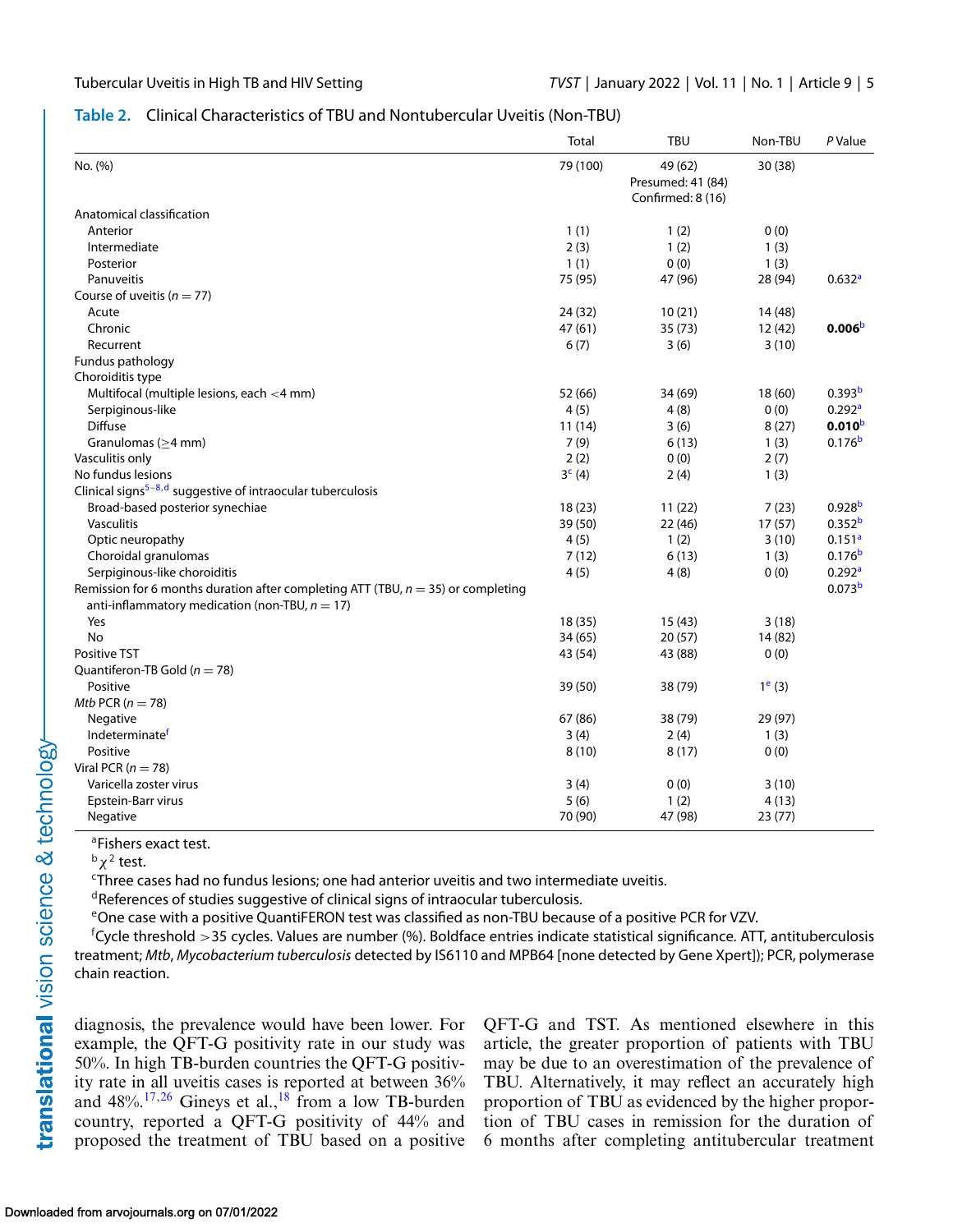<span id="page-5-0"></span>**Table 3.** Univariate Logistic Regression of Variables Predicting TBU

| Variable                                                               | <b>OR</b> | 95% CI          | P Value |
|------------------------------------------------------------------------|-----------|-----------------|---------|
| Age                                                                    | 1.031     | 0.990-1.074     | 0.138   |
| Gender (female)                                                        | 5.079     | 1.834-14.064    | 0.002   |
| <b>HIV</b> positive                                                    | 0.198     | $0.073 - 0.535$ | 0.001   |
| Laterality (bilateral)                                                 | 1.256     | 0.439-3.594     | 0.671   |
| TB contacts                                                            | 0.548     | $0.171 - 1.755$ | 0.311   |
| BCG received at birth                                                  | 0.769     | $0.210 - 2.816$ | 0.692   |
| Course of uveitis                                                      |           |                 |         |
| Acute (reference group)                                                | 1.0       |                 |         |
| Chronic                                                                | 4.083     | 1.438-11.590    | 0.008   |
| Recurrent                                                              | 1.400     | $0.233 - 8.421$ | 0.713   |
| Choroiditis type                                                       |           |                 |         |
| Multifocal                                                             | 1.511     | 0.584-3.908     | 0.394   |
| Serpiginous                                                            |           |                 |         |
| <b>Diffuse</b>                                                         | 0.564     | $0.351 - 0.906$ | 0.018   |
| Choroidal granulomas                                                   | 4.047     | 0.463-35.396    | 0.206   |
| Clinical signs <sup>5-8,a</sup> suggestive of intraocular tuberculosis |           |                 |         |
| Broad-based posterior synechiae                                        | 0.951     | $0.323 - 2.800$ | 0.928   |
| <b>Vasculitis</b>                                                      | 0.647     | $0.258 - 1.621$ | 0.353   |
| Optic neuropathy                                                       | 0.188     | $0.019 - 1.892$ | 0.156   |
| Choroidal granulomas                                                   | 4.047     | 0.463-35.396    | 0.206   |
| Serpiginous-like choroiditis                                           |           |                 |         |

Boldface entries indicate statistical significance.

aReferences of studies suggestive of clinical signs of intraocular tuberculosis.

| Table 4. Multivariate Logistic Regression Model for |  |  |
|-----------------------------------------------------|--|--|
| Variables Predicting TBU <sup>a</sup>               |  |  |

| Variable            | OR.   | 95% CI          | P Value |
|---------------------|-------|-----------------|---------|
| HIV                 | 0.313 | $0.099 - 0.994$ | 0.049   |
| Gender (female)     | 2.831 | 0.859-9.325     | 0.087   |
| Chronic uveitis     | 1.483 | $0.844 - 2.608$ | 0.171   |
| Diffuse choroiditis | 0.630 | $0.372 - 1.067$ | 0.086   |

 $a^a$ n = 76,  $\chi^2$  goodness-of-fit test P = 0.373, area under the receiver operating characteristics curve  $= 0.803$ ).

compared to non-TBU cases (43% vs. 18%). The difference was, however, not significant and a larger sample size may have shown significance between the two groups.

There was a significantly greater proportion of females and HIV-negative cases in the TBU group. These findings were similar to the study by Smit et al., $^{24}$  $^{24}$  $^{24}$  which was also conducted in South Africa. Although several studies<sup>[27–](#page-7-0)[29](#page-8-0)</sup> have shown that females were strongly associated with extrapulmonary TB, some studies<sup>[16,24,](#page-7-0)[30](#page-8-0)</sup> on TBU showed a female preponderance, whereas others $^{14,31}$  $^{14,31}$  $^{14,31}$  $^{14,31}$  (including the Collaborative Ocular Tuberculosis Study [COTS]-1) did not. This



**Figure.** Receiver operating characteristics (ROC) curve of the multivariate regression model predicting TBU.

gender effect in extrapulmonary TB is thought to be related to access to health care, socioeconomic, and hormonal factors.<sup>[28,29](#page-8-0)</sup> Although on univariate analysis female gender was significantly associated with TBU, this significance was lost in the multivariate analysis. There was a significantly higher proportion of HIVnegative cases in the TBU group. Because the diagnosis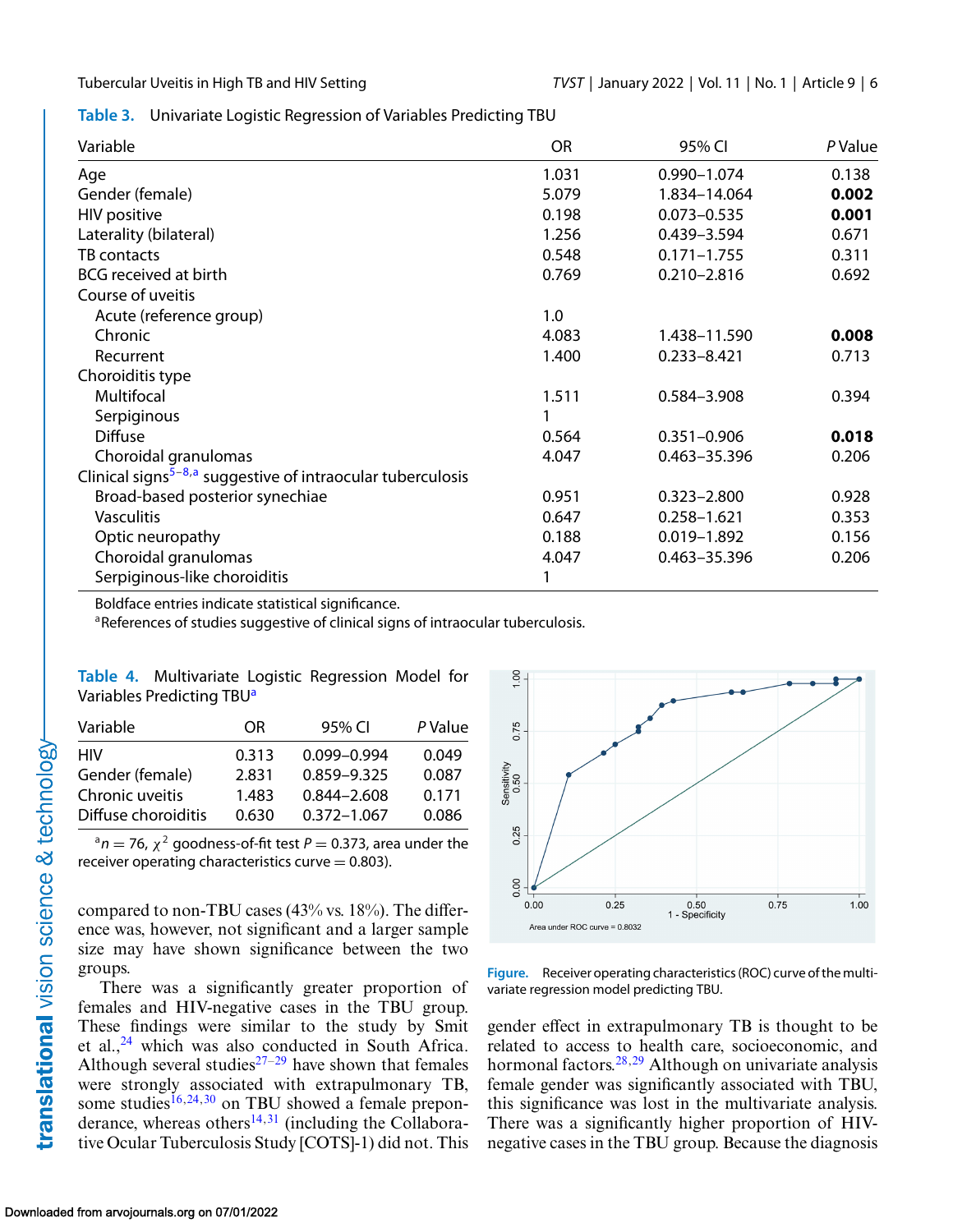<span id="page-6-0"></span>of TBU in most cases was based on a positive QFT-G or TST, a lower proportion of TBU cases being HIV positive may be due to higher false negative TB tests secondary to immunosuppression. This finding is supported by the lower median  $CD4^+$  cell count in the non-TBU group. Because the sensitivity of these immunological tests is decreased in immunosup-pressed individuals,<sup>[12,](#page-7-0)[32](#page-8-0)</sup> the diagnosis of TBU could have been underestimated in the HIV-positive cases. The T-spot.TB (Oxford Immunotech, Oxford, UK) test is more sensitive in diagnosing TB in HIV-positive individuals with lower  $CD4^+$  cell counts<sup>[33](#page-8-0)</sup> and might have yielded more TBU cases in our study; however, it is not available at our hospital. A study from Cape Town in South Africa also found a higher proportion of HIV negative cases diagnosed with possible intraocular  $TB^{24}$ ; the QFT-G test was used to support the diagnosis. In our study, a negative HIV test was significantly associated with TBU on both univariate and multivariate analyses.

The most common anatomic diagnosis in the TBU and non-TBU groups was panuveitis. The high prevalence of panuveitis reflects the referral pattern in our hospital; most anterior and intermediate uveitis cases are treated in the outpatient area and rarely referred to our uveitis clinic. TBU predominantly manifested as panuveitis in several studies. $16,18,34$  $16,18,34$  In the COTS study, the most common anatomic presentation was posterior uveitis followed by panuveitis.<sup>31</sup> There was a significantly greater proportion of cases with chronic uveitis in the TBU group compared with the non-TBU group. If there was selection bias in that only chronic cases who did not respond to immunosuppressive treatment were referred, then this difference would have been reflected in both the TBU and non-TBU groups. Chronic uveitis was associated significantly with TBU on univariate analysis, but not on multivariate analysis.

Choroidal granulomas and serpiginous-like choroiditis are commonly associated with TBU.<sup>5,8,[35](#page-8-0)</sup> In our study, there was a greater proportion of cases with choroidal granulomas and serpiginous-like choroiditis in the TBU group than in the non-TBU group; however, the difference was not significant and this lack may possibly be due to the small sample of cases with these signs. Diffuse choroiditis was significantly associated with non-TBU on univariate analysis, but not on multivariate analysis.

Broad-based posterior synechiae, retinal vasculitis and optic neuropathy are signs reportedly associ-ated with TBU.<sup>[4,5](#page-7-0)</sup> In our study, there was no significant difference of these signs between the TBU group and the non-TBU group. The reason for this may be due to the small number of cases with these clinical signs.

The limitations of our study include the limited number of cases in the subgroups, selection bias, and, as with all studies on TBU, the lack of a gold standard for the diagnosis of TBU. The limited number of cases in the clinical subgroups meant that, although differences in clinical signs were found between the TBU and non-TBU groups, statistical significance may not have been attained because of this. Selection bias may have contributed to the high proportion of TBU and the high proportion of panuveitis. The exclusion of uveitis cases with other etiologies probably resulted in a higher proportion of TBU, and the possible frequent referral of cases with panuveitis may have resulted in a higher proportion of these cases. The lack of a gold standard for the diagnosis of TBU and the reliance mainly on QFT-G and/or TST for its diagnosis may have contributed to the high proportion of TBU cases. Also, the lack of a gold standard makes the determination of the predictors difficult. However, it is because of this diagnostic difficulty we were looking for clinical predictors for the diagnosis of TBU. The strengths of the study include it being a prospective cohort study with a comprehensive ophthalmic and investigative evaluation, including QFT-G, TST, and TB PCR.

In conclusion, because of the inherent problems in the diagnostic tests for TBU, including in persons living with HIV, the true prevalence of TBU is difficult to determine. However, based on the higher remissions achieved in the TBU cases, we found these tests, especially QFT-G and TST, to be useful in the diagnosis of TBU. TBU was associated with a chronic course and HIV-negative cases. In terms of the other clinical predictors of TBU, we could not significantly confirm the clinical features associated with TBU reported in other studies because of the limited number of cases in the clinical subgroups. Thus, there is a need for a large multicenter prospective cohort study to determine the clinical predictors of TBU.

### **Acknowledgments**

The authors thank support from the National TB Reference Laboratory staff.

Disclosure: **H.D. Alli,** None; **N. Ally,** None; **I. Mayet,** None; **L. Joseph,** None; **S.V. Omar,** None; **S.A. Madhi,** None

# **References**

1. Win MZA, Win T, Myint S, Shwe T, Sandar H. Epidemiology of uveitis in a tertiary eye center in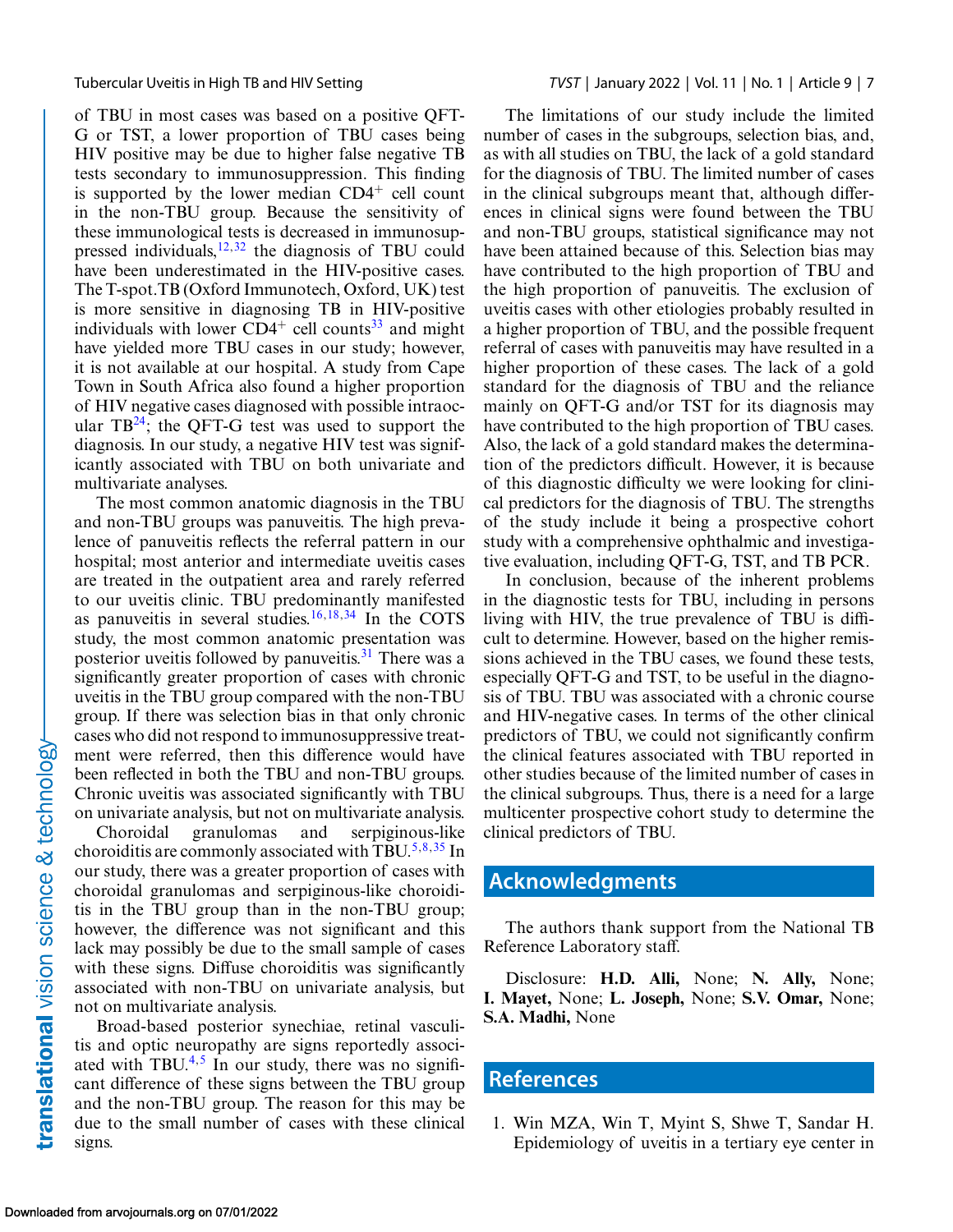<span id="page-7-0"></span>myanmar. *Ocul Immunol Inflamm*. 2017;25(Suppl 1):S69–S74.

- 2. Kotake S, Furudate N, Sasamoto Y, Yoshikawa K, Goda C, Matsuda H. Characteristics of endogenous uveitis in Hokkaido, Japan. *Graefes Arch Clin Exp Ophthalmol*. 1996;234(10):599–603.
- 3. Gupta V, Gupta A, Rao NA. Intraocular tuberculosis-an update. *Surv Ophthalmol*. 2007;52(6):561–587.
- 4. Gupta A, Sharma A, Bansal R, Sharma K. Classification of intraocular tuberculosis. *Ocul Immunol Inflamm*. 2015;23(1):7–13.
- 5. Gupta A, Bansal R, Gupta V, Sharma A, Bambery P. Ocular signs predictive of tubercular uveitis. *Am J Ophthalmol*. 2010;149(4):562–570.
- 6. Ang M, Hedayatfar A, Zhang R, Chee S-P. Clinical signs of uveitis associated with latent tuberculosis. *Clin Exp Ophthalmol*. 2012;40(7):689–696.
- 7. Babu RB, Sudharshan S, Kumarasamy N, Therese L, Biswas J. Ocular tuberculosis in acquired immunodeficiency syndrome. *Am J Ophthalmol*. 2006;142(3):413–418.
- 8. Agrawal R, Testi I, Mahajan S, et al. The Collaborative Ocular Tuberculosis Study (COTS) Consensus (CON) group meeting proceedings. *Ocul Immunol Inflamm*[. 2020:1–11, doi:10.1080/](http://doi.org/10.1080/09273948.2020.1716025) 09273948.2020.1716025.
- 9. Gunasekeran DV, Gupta B, Cardoso J, Pavesio CE, Agrawal R. Visual morbidity and ocular complications in presumed intraocular tuberculosis: an analysis of 354 cases from a non-endemic population. *Ocul Immunol Inflamm*. 2018;26(6):865–869.
- 10. Arora SK, Gupta V, Gupta A, Bambery P, Kapoor GS, Sehgal S. Diagnostic efficacy of polymerase chain reaction in granulomatous uveitis. *Tuber Lung Dis*. 1999;79(4):229–233.
- 11. Sudheer B, Lalitha P, Kumar AL, Rathinam S. Polymerase chain reaction and its correlation with clinical features and treatment response in tubercular uveitis. *Ocul Immunol Inflamm*. 2018;26(6):845– 852.
- 12. Huebner RE, Schein MF, Bass JB. The tuberculin skin test. *Clin Infect Dis*. 1993;17(6):968–975.
- 13. Ang M, Htoon HM, Chee S-P. Diagnosis of tuberculous uveitis: clinical application of an interferon-gamma release assay. *Ophthalmology*. 2009;116(7):1391–1396.
- 14. Manousaridis K, Ong E, Stenton C, Gupta R, Browning AC, Pandit R. Clinical presentation, treatment, and outcomes in presumed intraocular tuberculosis: experience from Newcastle upon Tyne, UK. *Eye (Lond)*. 2013;27(4):480–486.
- 15. Grajewski RS, Caramoy A, Frank KF, et al. Spectrum of uveitis in a German tertiary center:

review of 474 consecutive patients. *Ocul Immunol Inflamm*. 2015;23(4):346–352.

- 16. Sanghvi C, Bell C, Woodhead M, Hardy C, Jones N. Presumed tuberculous uveitis: diagnosis, management, and outcome. *Eye (Lond)*. 2011;25(4):475–480.
- 17. La Distia Nora R, Sitompul R, Bakker M, et al. Tuberculosis and other causes of uveitis in Indonesia. *Eye (Lond)*. 2018;32(3):546–554.
- 18. Gineys R, Bodaghi B, Carcelain G, et al. QuantiFERON-TB gold cut-off value: implications for the management of tuberculosisrelated ocular inflammation. *Am J Ophthalmol*. 2011;152(3):433–440.
- 19. UNAIDS Programme Coordinating Board sees South Africa's AIDS response first-hand. Accessed 11 December 2020. Available from: https://www. [unaids.org/en/resources/presscentre/featurestories/](https://www.unaids.org/en/resources/presscentre/featurestories/2018/november/pcb-field-visit-south-africa) 2018/november/pcb-field-visit-south-africa.
- 20. Jabs DA, Nussenblatt RB, Rosenbaum JT, Standardization of Uveitis Nomenclature (SUN) Working Group. Standardization of uveitis nomenclature for reporting clinical data. Results of the First International Workshop. *Am J Ophthalmol*. 2005;140(3):509–516.
- 21. Dogra M, Singh R, Agarwal A, et al. Epidemiology of uveitis in a tertiary-care referral institute in North India. *Ocul Immunol Inflamm*. 2017;25(Sup1):S46–S53.
- 22. Biswas J, Kharel Sitaula R, Multani P. Changing uveitis patterns in South India - comparison between two decades. *Indian J Ophthalmol*. 2018;66(4):524–527.
- 23. Schaftenaar E, Meenken C, Baarsma GS, et al. Uveitis is predominantly of infectious origin in a high HIV and TB prevalence setting in rural South Africa. *Br J Ophthalmol*. 2016;100(10):1312– 1316.
- 24. Smit DP, Esterhuizen TM, Meyer D. The prevalence of intraocular tuberculosis in HIV-positive and HIV-negative patients in South Africa using a revised classification system. *Ocul Immunol Inflamm*. 2018;26(6):830–837.
- 25. Yeo TK, Ho SL, Lim WK, Teoh SC. Causes of visual loss associated with uveitis in a Singapore Tertiary Eye Center. *Ocul Immunol Inflamm*. 2013;21(4):264–269.
- 26. Pathanapitoon K, Kunavisarut P, Sirirungsi W, Rothova A. Looking for ocular tuberculosis: prevalence and clinical manifestations of patients with uveitis and positive QuantiFERON-TB Gold test. *Ocul Immunol Inflamm*. 2018;26(6):819–826.
- 27. Peto HM, Pratt RH, Harrington TA, LoBue PA, Armstrong LR. Epidemiology of extrapulmonary